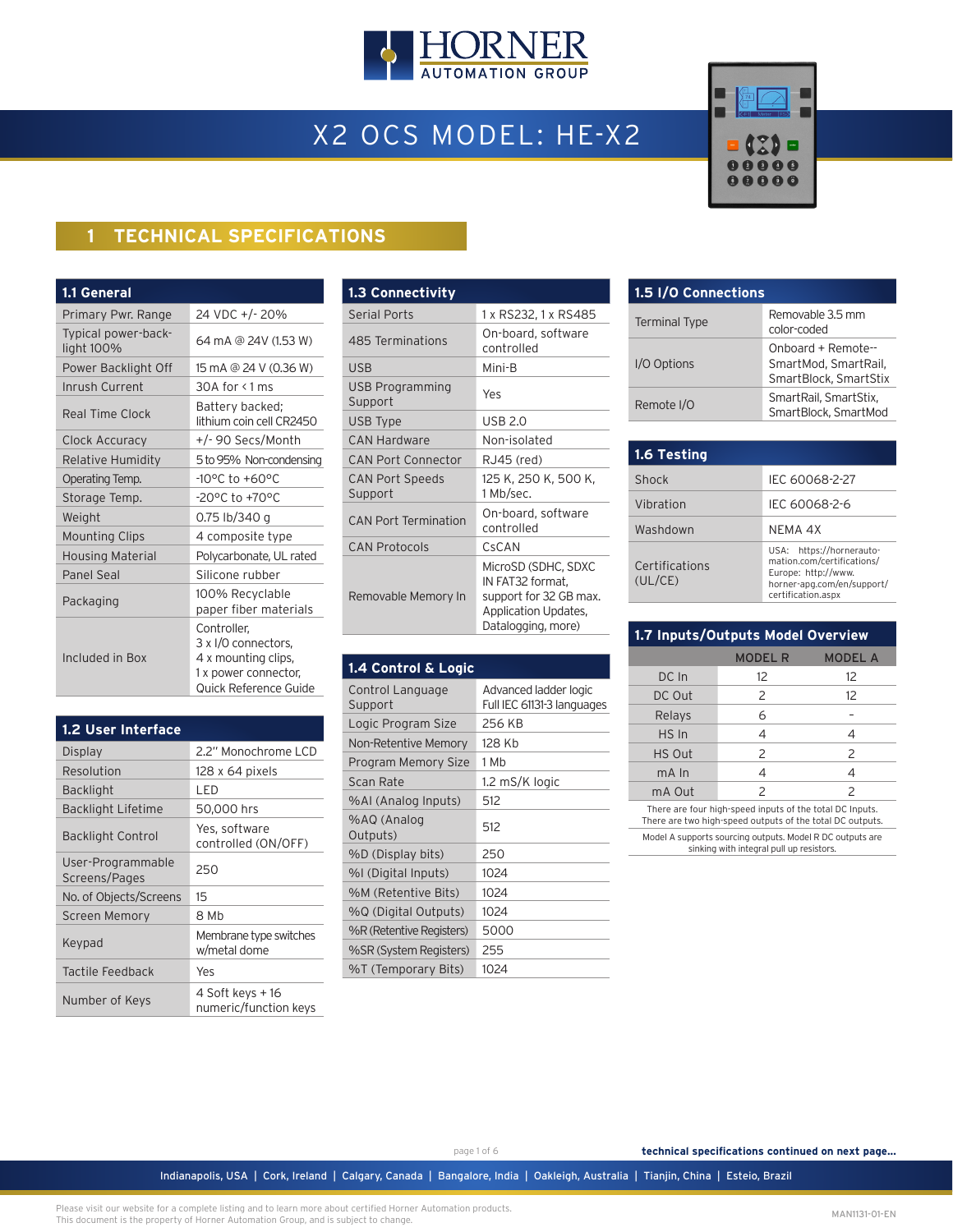

## **technical specifications continued...**

| 1.8 Digital DC Inputs: Models R & A                  |                                                                                                         |  |
|------------------------------------------------------|---------------------------------------------------------------------------------------------------------|--|
| Inputs per Module                                    | 12 Including 4 Config-<br>urable HSC Inputs                                                             |  |
| Commons per Module                                   | 1                                                                                                       |  |
| Input Voltage Range                                  | 12 VDC / 24 VDC                                                                                         |  |
| Absolute Max.<br>Voltage                             | 35 VDC Max.                                                                                             |  |
| Input Impedance                                      | 10 kQ                                                                                                   |  |
| Input Current:<br>Upper Threshold<br>Lower Threshold | Positive Logic /<br>Negative Logic<br>$0.8$ mA $/$ -1.6 mA<br>$0.3 \text{ mA}$ / -2.1 mA                |  |
| Max. Upper Threshold                                 | 8 VDC                                                                                                   |  |
| Min. I ower Threshold                                | 3 VDC                                                                                                   |  |
| OFF to ON Response                                   | $0.1 \text{ ms}$                                                                                        |  |
| ON to OFF Response                                   | $0.1 \text{ ms}$                                                                                        |  |
| Number of Counters                                   | 4                                                                                                       |  |
| Maximum Frequency                                    | 2.5 kHz, Quadrature<br>5 kHz, Per Frequency<br>10 kHz, Totalize                                         |  |
| <b>Accumulator Size</b>                              | 32-bits each                                                                                            |  |
| Modes Supported                                      | Totalizer, quadrature, pulse<br>measurement, frequency<br>measurement, set-point<br>controllled outputs |  |

| 1.10 Digital DC Outputs, Sinking: Model R |                                             |  |
|-------------------------------------------|---------------------------------------------|--|
| Outputs per Module                        | 2 (PWM or HSC)                              |  |
| Commons per Module                        | 1                                           |  |
| Type                                      | Sinking w/optional<br>10 k $\Omega$ pull-up |  |
| Absolute Max. Voltage                     | 28 VDC                                      |  |
| <b>Output Protection</b>                  | Short circuit                               |  |
| Max. Output per Point                     | 0.5A                                        |  |
| Max. Voltage Drop at<br>Rated Current     | 0.25 VDC                                    |  |
| Max Inrush                                | 650 mA                                      |  |
| OFF to ON Time                            | $20 \mu s$                                  |  |
| ON to OFF Time                            | 10 <sub>µs</sub>                            |  |
| <b>PWM Out</b>                            | 65 kHz                                      |  |
| Rise Time                                 | $10 \mu s$                                  |  |
| <b>Fall Time</b>                          | $20 \mu s$                                  |  |

| 1.12 Analog Inputs:                                                         | Models R & A                                                                |
|-----------------------------------------------------------------------------|-----------------------------------------------------------------------------|
| Number of Channels                                                          | 4                                                                           |
| Input Ranges                                                                | 20 mA, 4-20 mA                                                              |
| Nominal Resolution                                                          | 12 Bits                                                                     |
| Safe Input Voltage<br>Range                                                 | -0.5 V to 12 V,<br>protection up to 24 V                                    |
| Input Impedance<br>(clamped @ -0.5 VDC<br>to 12 VDC)                        | Current Mode: $100 \Omega$                                                  |
| Nominal Resolution                                                          | 12 Bits                                                                     |
| %ALFull Scale                                                               | 32,000                                                                      |
| Max. Over Current                                                           | 35 m A                                                                      |
| Max Error at 25°C<br>(excluding Zero)<br>Adjusting Filtering may<br>Tighten | <1.5%                                                                       |
| Filtering                                                                   | 160 Hz Hash (noise)<br>Filter, 1-128 Scan Digital<br>Running Average Filter |

| 1.9 Relay Outputs:                                        | Model R                                    |
|-----------------------------------------------------------|--------------------------------------------|
| Outputs per Module                                        | 6 Relay                                    |
| Commons per Module                                        | 6                                          |
| Max. Output Current<br>per Relay                          | 3 A @ 250 VAC,<br>resistive                |
| Max. Total Output<br>Current                              | 5 A continuous                             |
| Max. Output Voltage                                       | 275 VAC, 30 VDC                            |
| Max. Switched Power                                       | 150 W                                      |
| Contact Isolation to<br>Ground                            | <b>1000 VAC</b>                            |
| Max. Voltage Drop at<br><b>Related Current</b>            | 0.5 V                                      |
| Expected Life (see<br>below derating chart<br>for detail) | No Load: 5,000,000<br>Rated Load: 100,000  |
| Max. Switching Rate                                       | 300 CPM at no load<br>20 CPM at rated load |
| <b>Type</b>                                               | <b>Mechanical Contact</b>                  |
| <b>Response Time</b>                                      | One update per ladder<br>scan plus 10 ms   |

| 1.11 Digital DC Outputs, Sourcing:<br><b>Model A</b> |                                              |
|------------------------------------------------------|----------------------------------------------|
| Outputs per Module                                   | 12 Including 2 Config-<br>urable PWM Outputs |
| Commons per Module                                   | 2                                            |
| Type                                                 | Sourcing / 10 k $\Omega$ Pull-<br>Down       |
| Absolute Max. Voltage                                | 28 VDC                                       |
| <b>Output Protection</b>                             | Short circuit                                |
| Max. Output per Point                                | 0.5A                                         |
| Max. Voltage Drop at<br>Rated Current                | 0.25 VDC                                     |
| Max Inrush                                           | 650 mA                                       |
| OFF to ON Time                                       | 1 µs                                         |
| ON to OFF Time                                       | 1 µs                                         |
| <b>PWM Out</b>                                       | 65 kHz                                       |
| Rise Time                                            | 150 ns                                       |
| <b>Fall Time</b>                                     | $150$ ns                                     |

| 1.13 Analog Outputs: Models R & A     |                                                      |
|---------------------------------------|------------------------------------------------------|
| Number of Channels                    | $\mathcal{P}$                                        |
| <b>Output Ranges</b>                  | 0-20 mA                                              |
| Nominal Resolution                    | 12 Bits                                              |
| Update Rate                           | Once per PLC scan                                    |
| Max. Error at 25°C<br>(Exluding Zero) | < 1.5%                                               |
| Maximum 20 mA<br>heo I                | 500 Q                                                |
| % AQ Full Scale                       | 32,000                                               |
| Protection                            | Protect against miswire up<br>to 24 VDC auto-recover |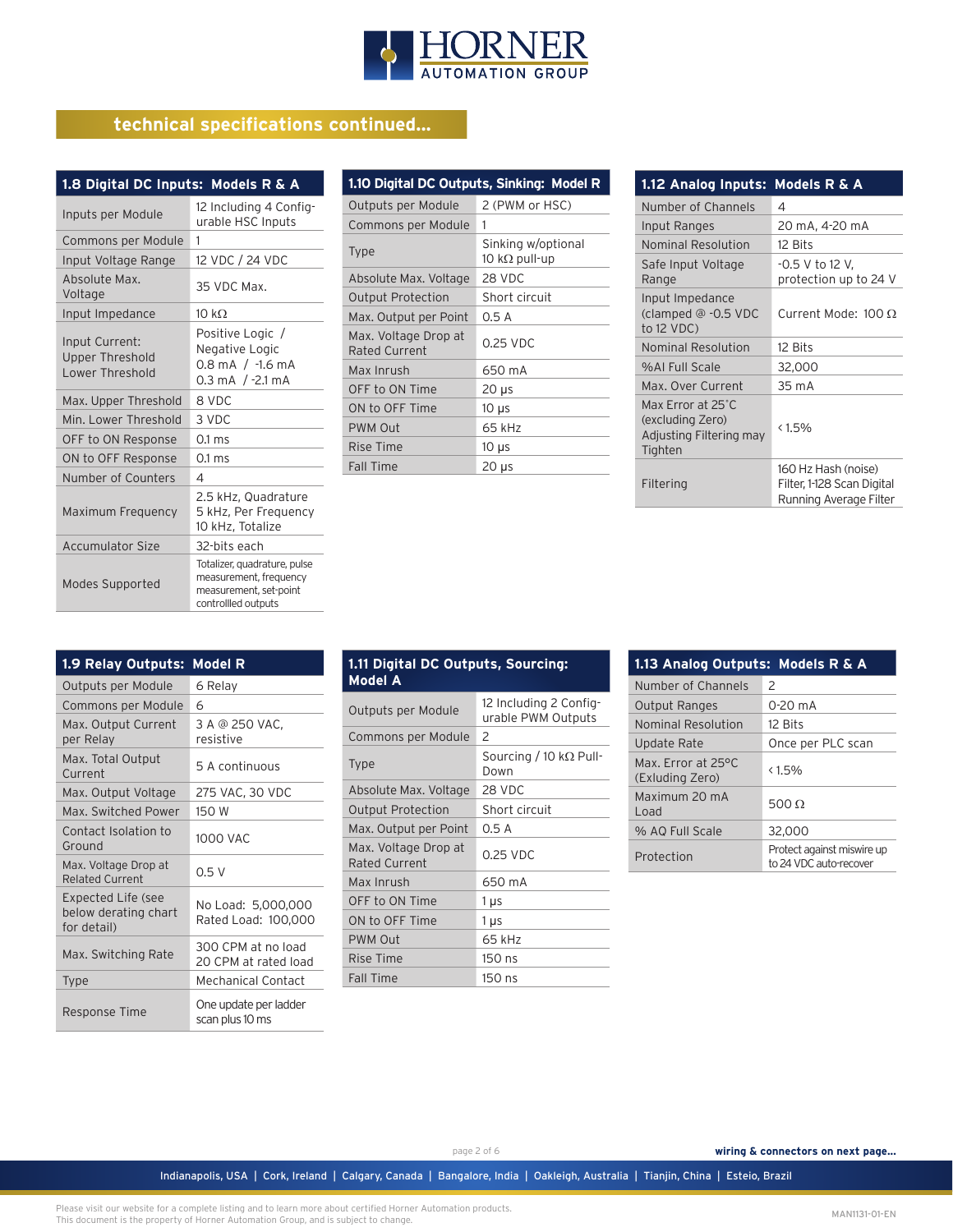

## **2 WIRING & CONNECTORS**

#### **2.1 - Port Connectors**





- 2. High Capacity microSD Slot
- RS232/RS485 Serial Connector
- 4. CAN Port (via RJ45) 5. USB Mini-B Port
- 7. DC Inputs 8. DC Outputs 9. DC Power

6. Analog I/O

## **2.3 - Wiring Connectors**

| POSITION/PIN |                | <b>DIGITAL MODEL</b> |
|--------------|----------------|----------------------|
| 1            | Q1             | Output 1 (PWM)       |
| 2            | O <sub>2</sub> | Output 2 (PWM)       |
| 3            | Q <sub>3</sub> | Output 3             |
| 4            | Q4             | Output 4             |
| 5            | $V +$          | External V+          |
| 6            | C              | Common               |
| 7            | Q <sub>5</sub> | Output 5             |
| 8            | Q6             | Output 6             |
| 9            | O <sub>7</sub> | Output 7             |
| 10           | 08             | Output 8             |
| 11           | Q9             | Output 9             |
| 12           | Q10            | Output 10            |
| 13           | O11            | Output 11            |
| 14           | Q12            | Output 12            |
| 15           | V+             | External V 2 +       |
| 16           | C              | Common               |

### Model A Digital Out



#### Model R Relay and Digital Out

## **2.2 - Power Wiring**

| н |  |
|---|--|
|   |  |

|               | <b>Primary Power Port Pins</b> |                      |  |  |
|---------------|--------------------------------|----------------------|--|--|
| PIN           | SIGNAL                         | <b>DESCRIPTION</b>   |  |  |
| 1             | Ground                         | Frame Ground         |  |  |
| $\mathcal{P}$ | $DC-$                          | Power Supply Common  |  |  |
| २             | $DC+$                          | Power Supply Voltage |  |  |

#### DC Input / Frame

Solid/Stranded wire; 12-24 awg (2.5-0.2 mm). Strip length – 0.28" (7 mm). Torque rating: 4.5 – 7 in lb (0.50 – 0.78 Nm).

DC- is internally connected to I/O V-.

A Class 2 power supply must be used to meet UL requirements.

| POSITION/PIN   |                | <b>DIGITAL MODEL</b> |
|----------------|----------------|----------------------|
| 1              | R <sub>1</sub> | Relay 1 N.O.         |
| 2              | C <sub>1</sub> | Relay 1 C            |
| 3              | R <sub>2</sub> | Relay 2 N.O.         |
| 4              | C <sub>2</sub> | Relay 2 C            |
| 5              | R <sub>3</sub> | Relay 3 N.O.         |
| 6              | C <sub>3</sub> | Relay 3 C            |
| $\overline{7}$ | R4             | Relay 4 N.O.         |
| 8              | C <sub>4</sub> | Relay 4 C            |
| 9              | R5             | Relay 5 N.O.         |
| 10             | C <sub>5</sub> | Relay 5 C            |
| 11             | R <sub>6</sub> | Relay 6 N.O.         |
| 12             | C6             | Relay 6 C            |
| 13             | Q1             | Output 1             |
| 14             | Q <sub>2</sub> | Output 2             |
| 15             | $V +$          | External V+          |
| 16             | C              | Common               |



NOTE: Internal 10 kΩ resistors between: V+ and Q1; V+ and Q2

page 3 of 6

**wiring & connectors continued on next page...**

Indianapolis, USA | Cork, Ireland | Calgary, Canada | Bangalore, India | Oakleigh, Australia | Tianjin, China | Esteio, Brazil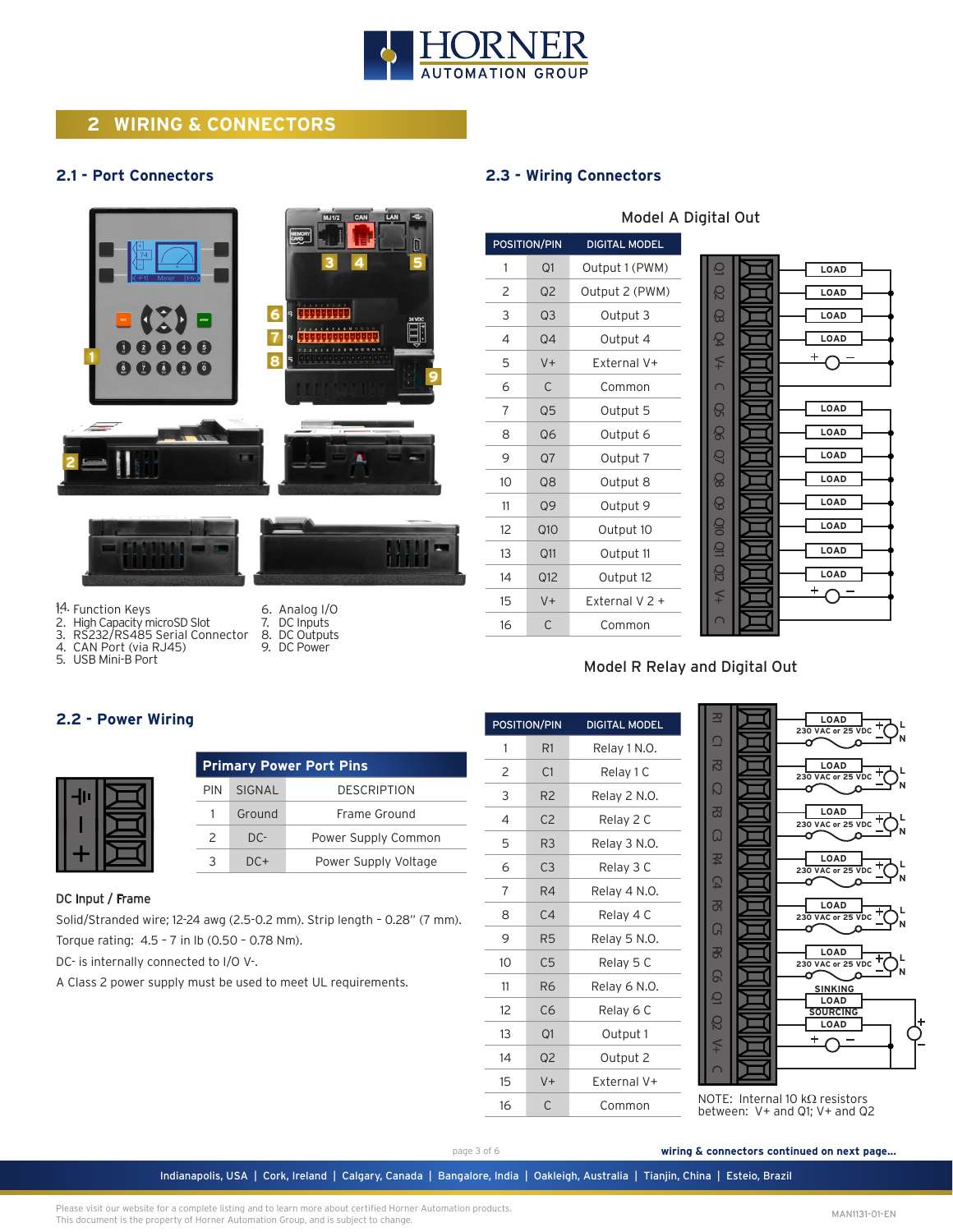

## **wiring & connectors continued...**

## Model R and A Digital Input

|                            | <b>DIGITAL MODEL</b> | POSITION/PIN |    |
|----------------------------|----------------------|--------------|----|
|                            | Input 1 (HSC)        | 1            | 1  |
| $\overline{\mathsf{c}}$    | Input 2 (HSC)        | 12           | 2  |
| $\overline{\omega}$        | Input 3 (HSC)        | 13           | 3  |
| $\overline{4}$             | Input 4 (HSC)        | 4            | 4  |
| G                          | Input 5              | 15           | 5  |
| $\overline{\sigma}$        | Input 6              | 16           | 6  |
| ₹<br>$12 - 24$             | Input 7              | 7            | 7  |
| VDC<br>$\overline{\infty}$ | Input 8              | 18           | 8  |
| ত                          | Input 9              | 9            | 9  |
| $\overline{110}$           | Input 10             | 110          | 10 |
| Ξ                          | Input 11             | 111          | 11 |
| $\overline{5}$             | Input 12             | 112          | 12 |
| ∩                          | Common               | $\mathsf{C}$ | 13 |
|                            | Common               | $\mathsf C$  | 14 |

#### Model R and A Analog Input and Output

|   | <b>POSITION/PIN</b> | <b>DIGITAL MODEL</b> |             |             |
|---|---------------------|----------------------|-------------|-------------|
|   | AI1                 | Analog Input 1       | 르           | 20 mA       |
| 2 | AI2                 | Analog Input 2       | 吊           | 20 mA       |
| 3 | AI3                 | Analog Input 3       | 옮           | 20 mA       |
| 4 | A <sub>14</sub>     | Analog Input 4       | ₩           | 20 mA       |
| 5 | C                   | Common               | റ           | LOOP<br>PWR |
| 6 | C                   | Common               | O           |             |
| 7 | AQ1                 | Analog Output 1      | $XQ1$ $AQ2$ | + 20 mA -   |
| 8 | AQ <sub>2</sub>     | Analog Output 2      |             | $+20mA -$   |
| 9 | C                   | Common               |             |             |

## **3 COMMUNICATIONS**

## **3.1 - CAN Communications**



| CAN                           |  |  |
|-------------------------------|--|--|
| Modular jack (8 posn<br>RJ45) |  |  |

|                | <b>CAN Pin Assignments</b> |                  |
|----------------|----------------------------|------------------|
| PIN            | SIGNAL                     | <b>DIRECTION</b> |
| 8              | No Connection              |                  |
| 7              | Ground                     | 0 V              |
| 6              | Shield                     |                  |
| 5              | No Connection              |                  |
| $\overline{4}$ | No Connection              |                  |
| 3              | Ground                     | 0 V              |
| $\overline{c}$ | CAN Data Low               | <b>IN/OUT</b>    |
|                | <b>CAN Data High</b>       | <b>IN/OUT</b>    |

The CAN port is provided via the single 8-position modular jack labeled "CAN". It may be used to communicate with other OCS products using Horner's CsCAN protocol. Additionally, remote expansion I/O such as SmartRail, SmartBlock, and SmartStix may be implemented using the CsCAN protocol.

Termination for the CAN port may be enabled from the System Menu or System Register. This should only occur if the X2 is at either end of the CAN network. Only the two devices on either end of the CAN network should be terminated.

**MJ1 & MJ2 PINS**

## **3.2 - Serial Communications**

**MJ1:** RS-232 w/full handshaking **MJ2:** RS-485 half-duplex

RS-485 termination and biasing via System Menu or System Register

| MJI & MJZ PINS |                   |                  |  |
|----------------|-------------------|------------------|--|
| PIN            | SIGNAL            | <b>DIRECTION</b> |  |
| 8              | <b>TXD</b>        | <b>OUT</b>       |  |
| 7              | RXD               | IN               |  |
| 6              | 0V                | Common           |  |
| 5              | $+5V$ at<br>60 mA | OUT              |  |
| 4              | <b>RTS</b>        | OUT              |  |
| 3              | <b>CTS</b>        | IN               |  |
| $\overline{c}$ | $RX$ -/TX-        | <b>IN/OUT</b>    |  |
| 1              | $RX+/TX+$         | IN/OUT           |  |

Indianapolis, USA | Cork, Ireland | Calgary, Canada | Bangalore, India | Oakleigh, Australia | Tianjin, China | Esteio, Brazil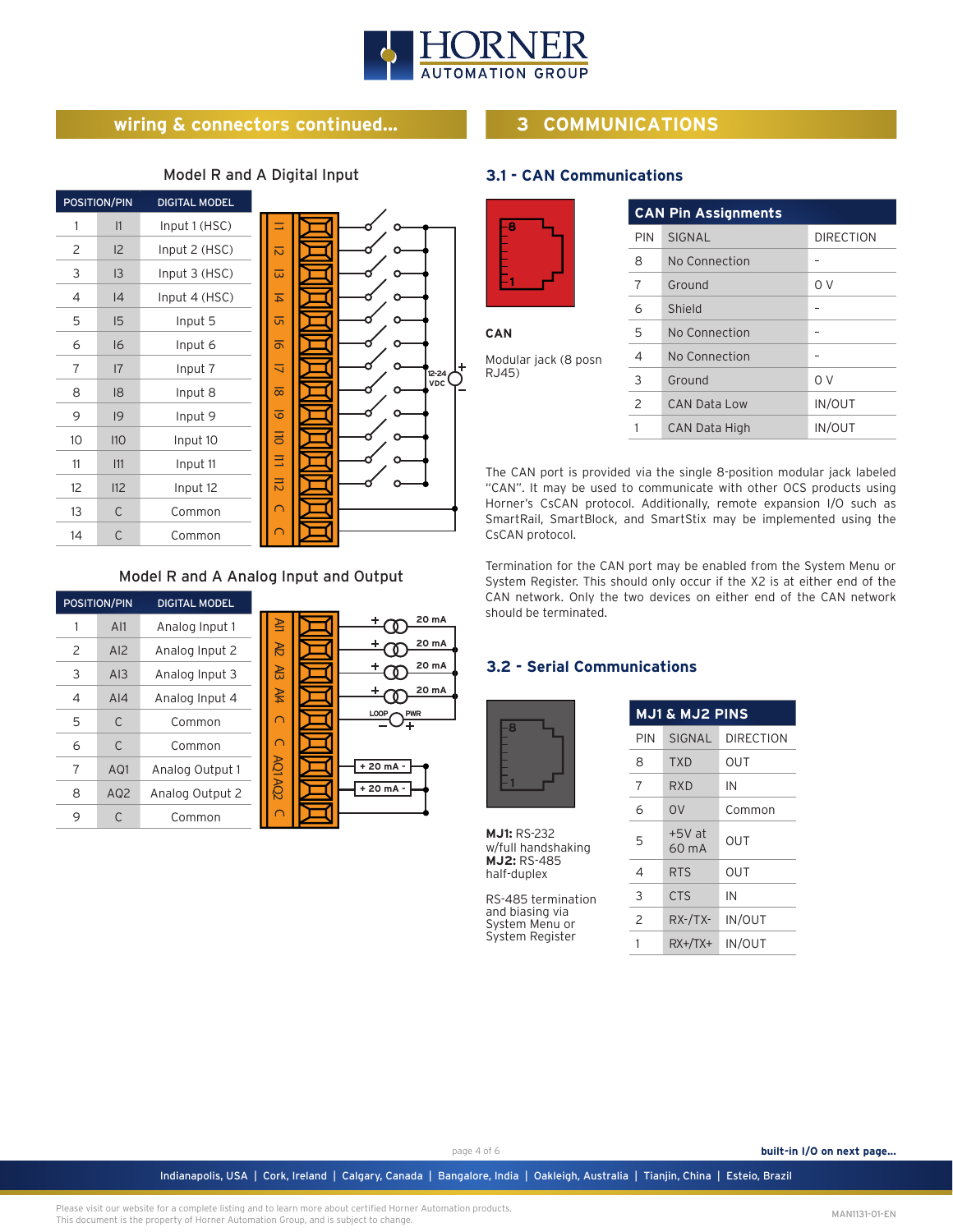

## **4 BUILT-IN I/O**

#### **4.1 - Built-in I/O (Model R & Model A)**

Both X2 feature built-in I/O. The I/O is mapped into OCS Register space, in three separate areas – Digital/Analog I/O, High-Speed Counter I/O, and High-speed Output I/O. Digital/Analog I/O location is fixed starting at 1, but the High-Speed Counter and High-Speed Output references may be mapped to any open register location. For more details on using the High-Speed Counter and High-Speed Outputs, see the X2 OCS User's Manual (MAN1130).

| Digital Inputs<br>Reserved | $1-12$<br>$13 - 32$ | $1-12$    |
|----------------------------|---------------------|-----------|
|                            |                     |           |
|                            |                     | $13 - 31$ |
| Digital Outputs            | $1-6$               | $1-12$    |
| Reserved                   | $7 - 16$            | $13 - 16$ |
| Analog Inputs              | $1 - 4$             | $1 - 4$   |
| Reserved                   | $5-12$              | $5-12$    |
| <b>Analog Outputs</b>      | $1-2$               | $1-2$     |
| Reserved                   | $3 - 6$             | $3 - 6$   |
|                            |                     |           |

Reserved areas maintain backward compatibility with other XL Series OCS models

## **5 INSTALLATION DIMENSIONS**



## **installation dimensions continued...**

#### **5.1 - Installation Procedure**

The X2 utilizes a clip installation method to ensure a robust and watertight seal to the enclosure. Please follow the steps below for the proper installation and operation of the unit.

- 1. Carefully locate an appropriate place to mount the X2. Be sure to leave enough room at the top of the unit for insertion and removal of the microSD™ card.
- 2. Carefully cut the host panel per the diagram on Page 1, creating a 91 mm x 118.75 mm +/-0.1 mm opening into which the X2 is to be installed. If the opening is too large, water may leak into the enclosure, potentially damaging the unit. If the opening is too small, the OCS may not fit through the hole without damage.
- 3. Remove any burrs/sharp edges and ensure the panel is not warped in the cutting process.
- 4. Install and tighten the four mounting clips (provided in the box) until the gasket forms a tight seal. For standard composite mounting clips (included with product), use a torque rating of 2-3 in lb (0.23-0.34 Nm). For optional metal mounting clips, use a torque rating of 4-8 in lbs (0.45-0.90 Nm).
- 5. Connect communications cables to the serial port, USB ports, and CAN port as required.

## **6 BATTERY**

The X2 uses a replaceable non-rechargeable 3 V Lithium coin-cell battery (CR2450) to run the Real-Time Clock and to maintain the retained register values. This battery is designed to maintain the clock and memory for 7-10 years. Please reference MAN1130 for instructions on how to replace the battery.

## **7 SAFETY**

#### **7.1 - WARNINGS**

- 1. To avoid the risk of electric shock or burns, always connect the safety (or earth) ground before making any other connections.
- 2. To reduce the risk of fire, electrical shock, or physical injury, it is strongly recommended to fuse the voltage measurement inputs. Be sure to locate fuses as close to the source as possible.
- 3. Replace fuse with the same type and rating to provide protection against risk of fire and shock hazards.
- 4. In the event of repeated failure, do NOT replace the fuse again as repeated failure indicates a defective condition that will NOT clear by replacing the fuse. 5. Only qualified electrical personnel familiar with the construction and operation of this
- equipment and the hazards involved should install, adjust, operate, or service this equipment. Read and understand this manual and other applicable manuals in their entirety before proceeding. Failure to observe this precaution could result in severe bodily injury or loss of life.

## **7.2 - FCC COMPLIANCE**

This device complies with Part 15 of the FCC Rules. Operation is subject to the following two conditions:

- 1. This device may not cause harmful interference<br>2. This device must accent any interference req
- This device must accept any interference received, including interference that may cause undesired operation

page 5 of 6 **safety continued on next page...**

Indianapolis, USA | Cork, Ireland | Calgary, Canada | Bangalore, India | Oakleigh, Australia | Tianjin, China | Esteio, Brazil